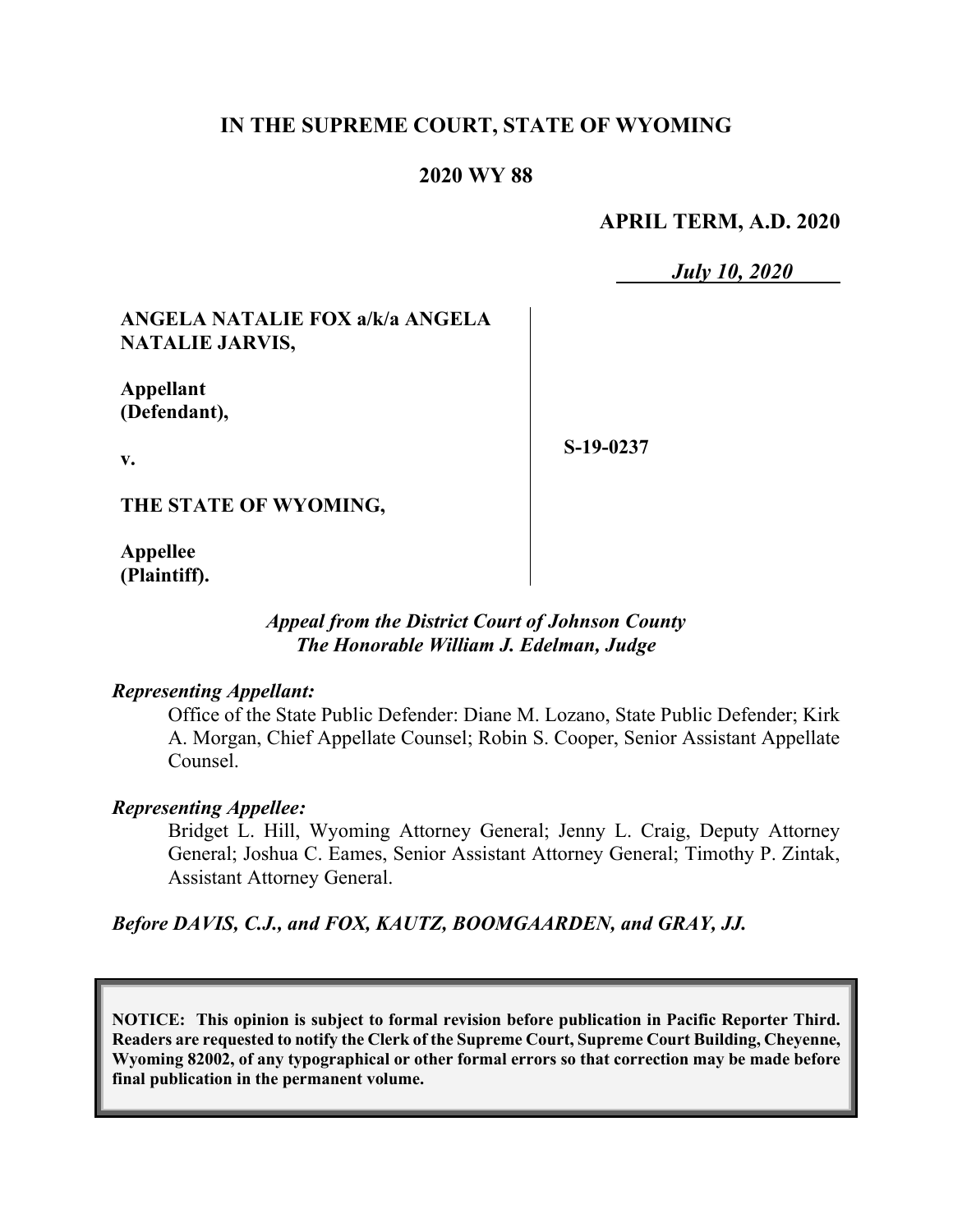## **BOOMGAARDEN, Justice.**

[¶1] A jury convicted Angela Natalie Fox, a/k/a Angela Natalie Jarvis (Ms. Fox), of three counts of felony theft following her use of two credit cards to purchase personal items and services. Ms. Fox appeals, arguing the evidence was insufficient to support her convictions. We affirm.

### *ISSUE*

[¶2] Whether sufficient evidence supported the jury's verdict.

# *FACTS*

[¶3] Ms. Fox was the chief operating officer and executive director of the Buffalo Chamber of Commerce (the Chamber). Her position required her to manage the Chamber's day-to-day operations. The Chamber authorized Ms. Fox to use two credit cards—each issued in the Chamber's name and with two different banksin Buffalo, Wyoming—to carry out that business. Ms. Fox took the credit card statements, compiled them using QuickBooks, and presented that information to the Chamber's executive board (the Board). The Board would then approve payment from the Chamber's funds.

[¶4] Lucinda Kremers, a Board member, became suspicious of Ms. Fox's use of the Chamber credit cards after a dinner event in mid-2017. Ms. Fox invited her husband, child, and Ms. Kremers to a dinner hosting several travel writers. Ms. Fox paid for each attendee's meal with a Chamber credit card. Although buying dinner for the travel writers was an expected use of the Chamber's credit cards, it was unusual for her to purchase dinner for her husband, child, and Ms. Kremers—making Ms. Kremers "watch more diligently" Ms. Fox's use of the credit cards.

[¶5] In the weeks following the dinner, Ms. Kremers pulled the Chamber's credit card statements, which revealed various "personal charges" by Ms. Fox. Ms. Kremers also received "multiple complaints about [Ms. Fox] and her husband's behavior during Longmire Days" where people suggested Ms. Kremers "better check [the] credit card usage with the [C]hamber." Armed with the credit card statements and complaints, Ms. Kremers and one other Board member met with Ms. Fox the day before the Chamber's July Board meeting. Ms. Fox admitted she made some personal charges but claimed there were other charges "she was justified in making." Ms. Fox resigned at the Board meeting the next day.

[¶6] The Board hired Alexandra Wilkinson to perform a forensic audit in the wake of Ms. Fox's resignation. Ms. Wilkinson reviewed the Chamber's financial documents and compiled a report which showed various personal charges she believed Ms. Fox made between April 6, 2014, and June 8, 2017. Notable transactions included: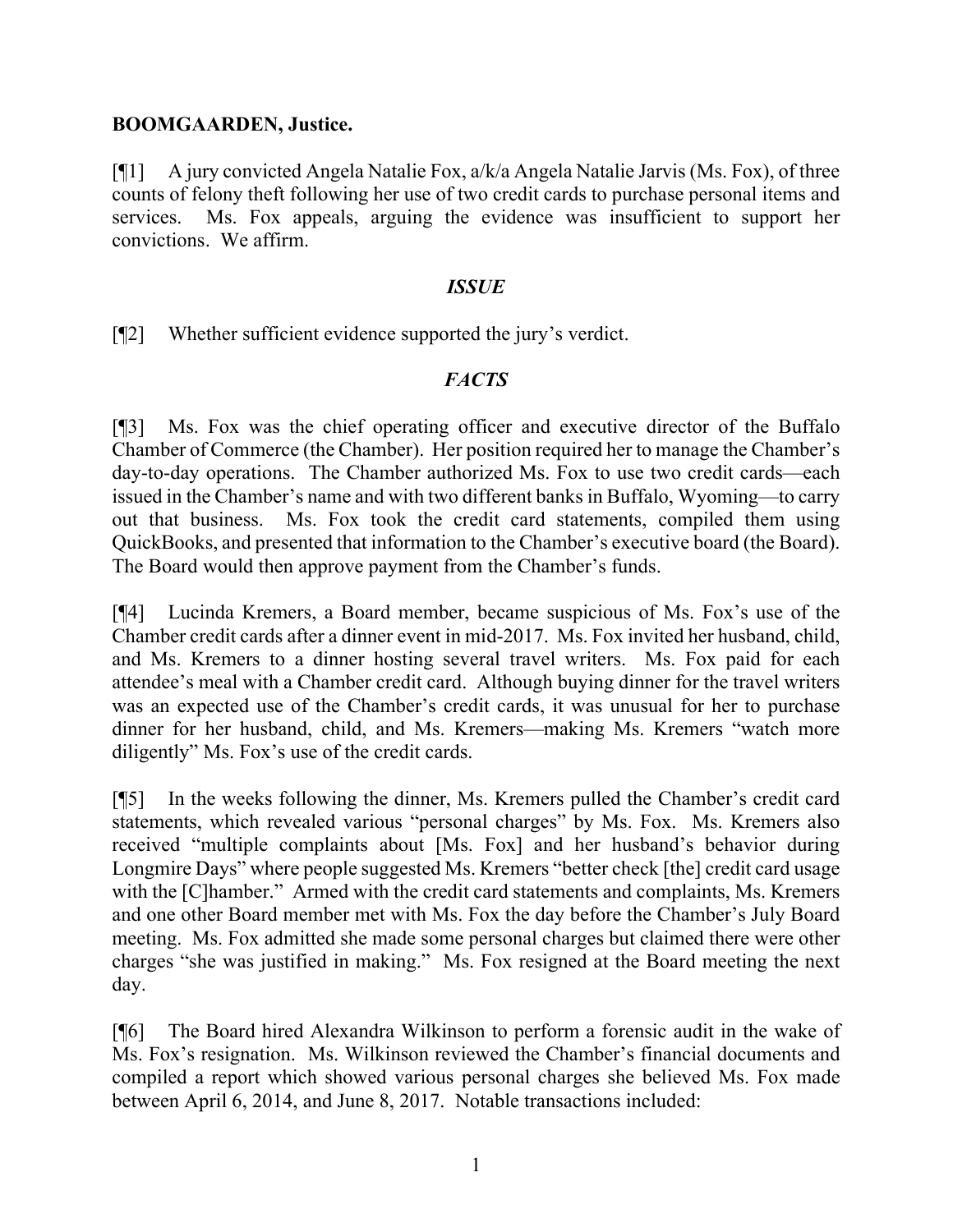- \$476.08 spent at Walgreens on February 19, 2016.
- \$374.70 spent at United Airlines for a plane ticket for Ms. Fox's husband on March 31, 2015.
- \$710.48 spent on various items and incurred in international transaction fees, during a trip to Puerto Vallarta where Ms. Fox attended her sister's bachelorette party, between April 24 and 27, 2015.
- \$1,595.70 spent at a wedding boutique and jewelry store in November 2015, and \$1,846.01 for the liquor bill at Ms. Fox's wedding reception in January 2016.

Ms. Wilkinson also noted that Ms. Fox falsely described multiple purchases on her QuickBooks records and some original credit card statements were missing from the Chamber's records. The Board had paid the credit card bills covering all these purchases.

[¶7] The State filed an amended felony information on January 11, 2019, alleging Ms. Fox committed three separate counts of theft in violation of Wyo. Stat. Ann. § 6-3-402(a). Each count stemmed from Ms. Fox's use of the Chamber's credit cards over different time spans: Count I, April 6, 2014, through November 18, 2015; Count II, January 7 through June 18, 2016; and Count III, January 8 through June 8, 2017. At trial, the State called an employee from each issuing bank, Ms. Kremers, five previous Board members, one current and one former Chamber employee, the owner of the hotel where Ms. Fox held her wedding reception, and Ms. Wilkinson.

[¶8] The jury convicted Ms. Fox on each count using a special verdict form. For each count, the form first asked whether the jury found Ms. Fox guilty or not guilty. If it found her guilty, then the jury was instructed to further indicate under which theory—"unlawfully or knowingly tak[ing]," "unlawfully or knowingly exercis[ing] unauthorized control of," or both—it found her guilty. The jury found her guilty under both theories on each count. Ms. Fox appeals each count of the verdict.

# *STANDARD OF REVIEW*

[¶9] In reviewing whether the State presented sufficient evidence for the jury to convict Ms. Fox,

> [we] decide whether any rational trier of fact could have found that the essential elements of a charged crime were proven beyond a reasonable doubt on the evidence presented. In doing so, we assume that the State's evidence is true, disregard any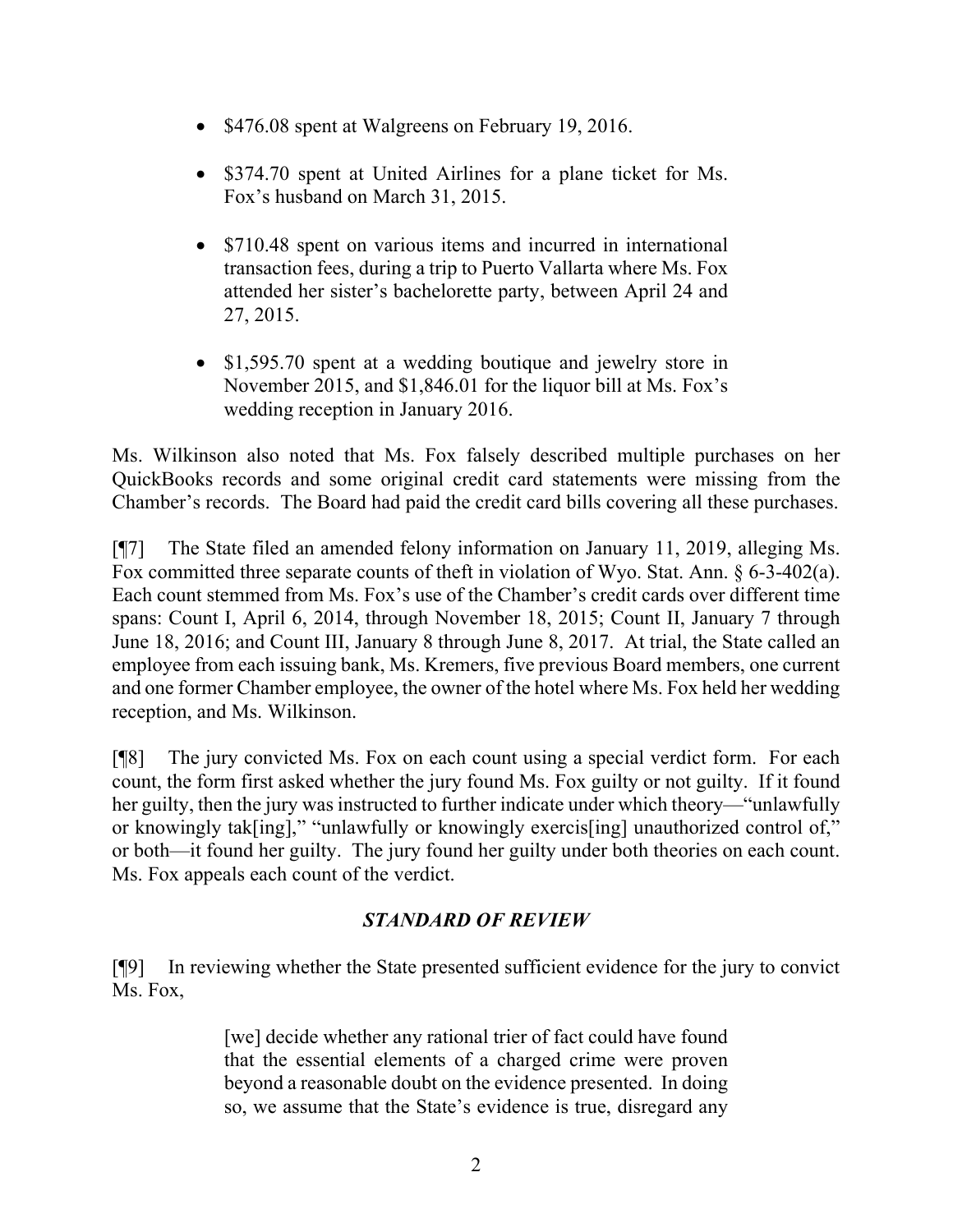evidence favoring the defendant, and give the State the benefit of every favorable inference that may reasonably be drawn from the evidence. We will not reweigh the evidence or reexamine witness credibility. Because direct evidence of intent is rare, and circumstantial evidence is most often the only proof available, we have held that intent may be proven by circumstantial evidence alone.

*Garza v. State*, 2020 WY 32, ¶ 8, 458 P.3d 1239, 1241 (Wyo. 2020) (quoting *Bittleston v. State*, 2019 WY 64, ¶ 17, 442 P.3d 1287, 1292 (Wyo. 2019)).

# *DISCUSSION*

[¶10] The jury convicted Ms. Fox of three separate counts of violating Wyoming's consolidated theft statute, Wyo. Stat. Ann.  $\S 6-3-402(a)$ .<sup>[1](#page-3-0)</sup> The statute defined theft as occurring when the defendant "knowingly takes or exercises unauthorized control over . . . an interest in the property of another person with the purpose of depriving the other person of the property." Wyo. Stat. Ann. § 6-3-402(a) (LexisNexis 2019).

[¶11] Accordingly, the court instructed the jury on the elements with respect to each theft count as follows:

- 1. [Within the relevant date range];
- 2. In Johnson County, Wyoming;
- 3. The Defendant, Angela Fox;
- 4. Knowingly took, or exercised unauthorized control, over an interest;
- 5. In the property of the Buffalo Chamber of Commerce;

<span id="page-3-0"></span><sup>&</sup>lt;sup>1</sup> The legislature has amended Wyo. Stat. Ann. § 6-3-402 several times. Before 2013, "[t]he Wyoming Criminal Code . . . consolidated the crimes of embezzlement under former Wyo. Stat. Ann. § 6-7-310 (1977), and larceny by bailee under former Wyo. Stat. Ann. § 6-7-303 (1977), into a single crime set forth in [the then] current Wyo. Stat. Ann. § 6-3-402(b)." *Guerrero v. State*, 2012 WY 77, ¶ 18, 277 P.3d 735, 740 (Wyo. 2012). In 2013, the legislature amended Wyo. Stat. Ann. § 6-3-402 "to combine larceny and larceny by bailee into subsection (a)[,]" repealing subsection (b). *Bohling v. State*, 2017 WY 7, ¶ 9 n.2, 388 P.3d 502, 504 n.2 (Wyo. 2017) (citing 2013 Wyo. Sess. Laws ch. 191, §§ 2, 3). The legislature recently amended Wyo. Stat. Ann. § 6-3-402, although not applicable to Ms. Fox's conviction, to combine all remaining unconsolidated theft crimes into the consolidated statute. *See* 2020 Wyo. Sess. Laws, ch. 90 (amending Wyo. Stat. Ann. § 6-3-402 among other statutes); *see also* Wyo. Stat. Ann. § 6-3-402 (LexisNexis 2020).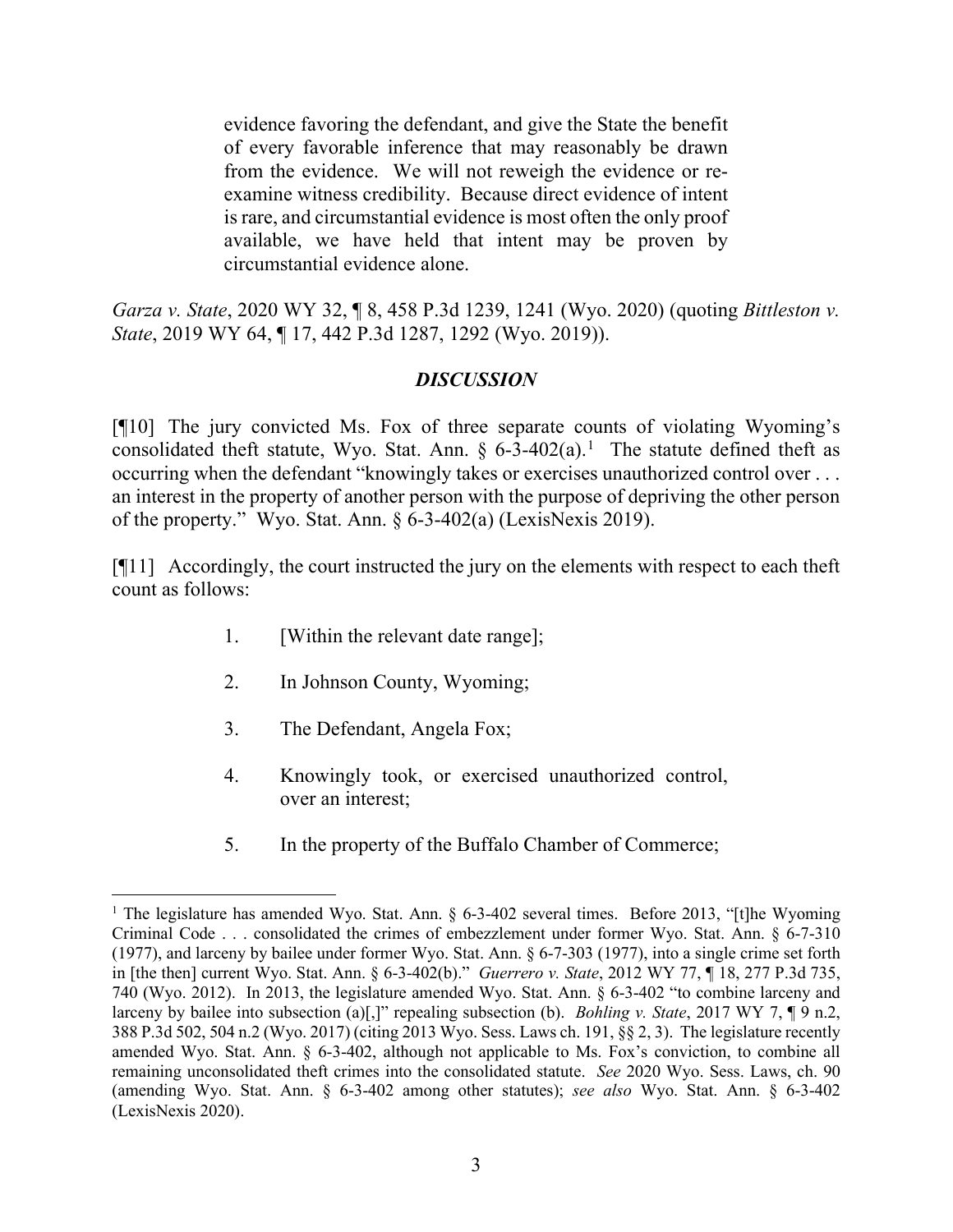- 6. With the purpose of depriving the Buffalo Chamber of Commerce of the property;
- 7. And the value of the property was over \$1,000.

Ms. Fox effectively conceded the first, second, third, and seventh elements by stipulating that Ms. Wilkinson's compilation of credit card charges on Exhibit 47—listing the date, vendor, location, and amount of each purchase—were completed by Ms. Fox and were personal in nature.

[¶12] Ms. Fox argued at trial that her conduct was lawful, or at least not theft under Wyo. Stat. Ann.  $\delta$  6-3-402(a), because the Chamber authorized each personal purchase by voluntarily paying each credit card bill. She brings the same argument forth on appeal, adding that the evidence did not satisfy the statutory definition of "property."[2](#page-4-0)

[¶13] At trial the prosecutor narrowly described the property as the Chamber's money. Ms. Fox argues she only possessed the credit cards, never any Chamber money. Neither the prosecutor's description nor Ms. Fox's argument is determinative. We instead look to the court's instructions and the evidence. *Haynes v. State*, 2008 WY 75, ¶¶ 21–22, 186 P.3d 1204, 1209 (Wyo. 2008). The court instructed the jury that "'property' means anything of value whether tangible or intangible, real or personal, public or private[.]" *See*  Wyo. Stat. Ann. § 6-1-104(a)(viii) (LexisNexis 2019). We presume the jury followed the court's instructions. *Id*. ¶ 22, 186 P.3d at 1209.

[¶14] The jury considered evidence that Ms. Fox exercised control over the value of available credit associated with each credit card (e.g., each personal charge she made reduced the remaining available credit on a card). This is our first opportunity to consider whether the value of available credit on a credit card is intangible property under Wyo. Stat. Ann. § 6-1-104(a)(viii), and we adopt the sound reasoning of courts that have deemed available credit to be property subject to theft. *See People v. Romanowski*, 2 Cal.5th 903, 915, 391 P.3d 633, 641 (Cal. 2017) (recognizing credit cards are property which may be the subject of a theft charge in the context of determining how to value that property); *People v. Barden*, 117 A.D.3d 216, 235, 983 N.Y.S.2d 534, 547 (N.Y. App. Div. 2014), *rev'd on other grounds*, 27 N.Y.3d 550, 556–57, 55 N.E.3d 1053, 1058 (N.Y. 2016) ("Because possession of the credit card number enabled defendant to access the value of Catalfamo's line of credit, the credit card number is a 'thing of value . . . which is provided

<span id="page-4-0"></span><sup>&</sup>lt;sup>2</sup> To argue her conduct was lawful, Ms. Fox extrapolates elements pertaining to previous statutory definitions of larceny, larceny by bailee, and obtaining property by false pretenses—particularly as we addressed those elements in *Haskell v. State*, 2018 WY 85, 422 P.3d 955 (Wyo. 2018), *Bohling v. State*, 2017 WY 7, 388 P.3d 502 (Wyo. 2017), *Guerrero v. State*, 2012 WY 77, 277 P.3d 735 (Wyo. 2012), *Nguyen v. State*, 2013 WY 50, 299 P.3d 683 (Wyo. 2013), and *Powell v. State*, 2012 WY 106, 282 P.3d 163 (Wyo. 2012). Because none of these cases speak to the "exercised unauthorized control" theory under the consolidated theft statute they are inapposite here.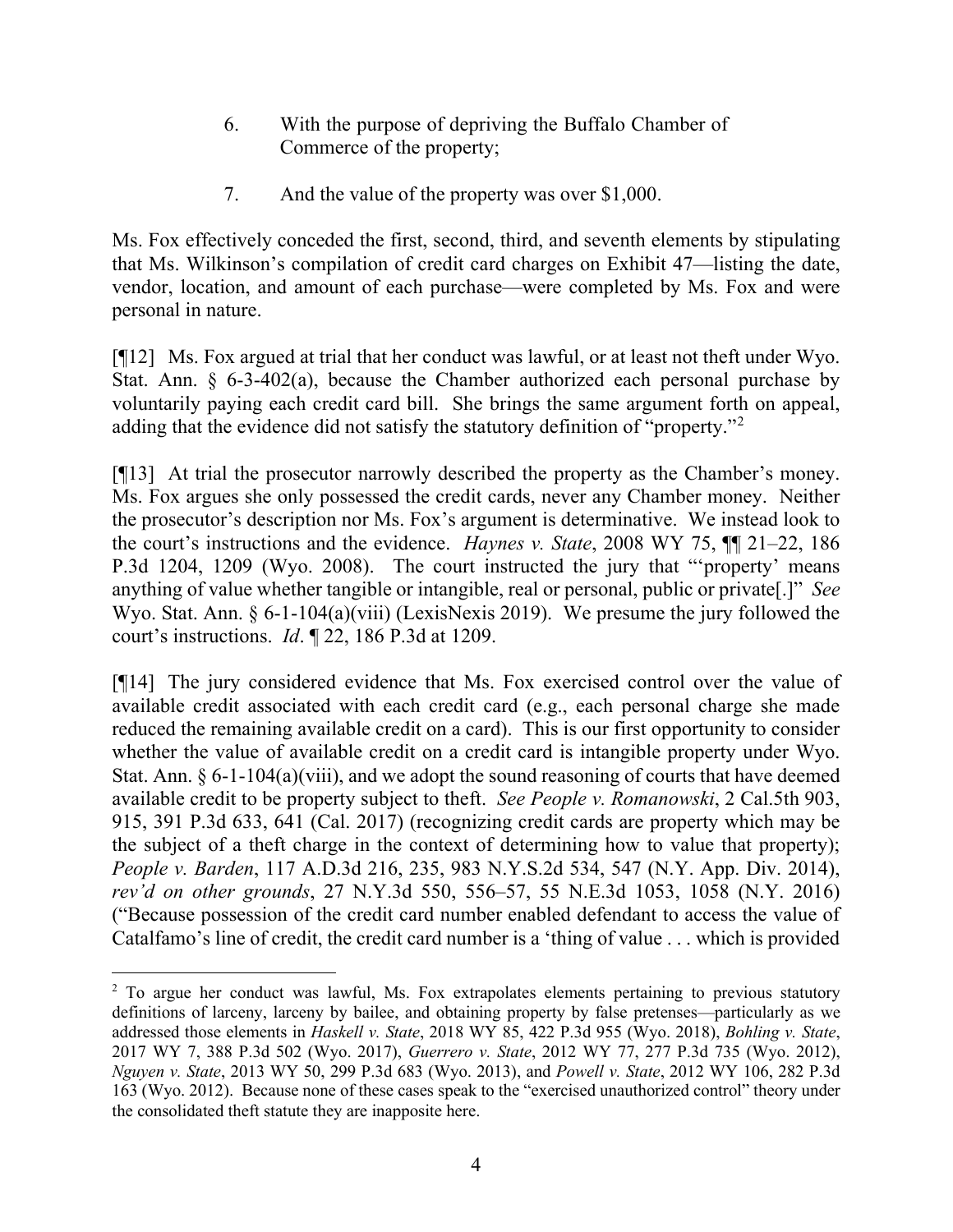for a charge or compensation[,]' . . . and we deem it property that can be stolen and criminally possessed."); *State v. Roffler*, 69 So.3d 225, 230 (Ala. 2010) (recognizing that, "[i]n the 21st century . . . various mediums of exchange represent the same standard of value for the dollar . . . whether cash, check, debit-card transaction, credit-card transaction, electronic funds, etc.").

[¶15] As these cases show, a credit card has value independent of its material form. *See Romanowski*, 2 Cal.5th at 915, 391 P.3d at 641. A credit card grants the user access to the full value of the account holder's line of credit. *See Barden*, 117 A.D.3d at 235, 983 N.Y.S.2d at 547. Thus, the credit card user may make purchases (i.e., charges) up to that account limit. *Id.* While those charges do not convey physical money, the credit card serves as a medium of exchange for the same standard of value for the dollar. *See Roffler*, 69 So.3d at 230. This rationale forms the bedrock of our notation in *Powell* that "the money represented by ... checks" is intangible property under Wyo. Stat. Ann.  $\S 6$ -1-104(a)(viii). *Powell*, 13 & n.6, 282 P.3d at 167 & n.6. Accordingly, we hold that the value of available credit on a credit card is intangible property under Wyo. Stat. Ann. § 6-1-104(a)(viii).

[¶16] We must now determine whether the record contains sufficient evidence to support a finding that Ms. Fox either "took" or "exercised unauthorized control" over the available credit on the Chamber's credit cards. Because the jury convicted Ms. Fox on both theories on each count, the evidence need only be sufficient with respect to one theory to uphold her convictions. *See Dugan v. State*, 2019 WY 112, ¶¶ 47–49, 451 P.3d 731, 745–46 (Wyo. 2019). Under the latter theory, Ms. Fox does not challenge the evidence showing she exercised control over the available credit. She instead cites *Powell* and *Nguyen* to argue the Chamber authorized her control by voluntarily paying each credit card bill.

[¶17] Those cases offer Ms. Fox no support. In both *Powell* and *Nguyen*, the fact that the victims voluntarily parted with their property was important solely because Ms. Powell's and Mr. Nguyen's larceny convictions required evidence of a trespassory taking. *See Powell*,  $\P$ [ 11–12, 282 P.3d at 166 (noting the State's "fatal flaw . . . that it produced no evidence whatsoever of a trespassory taking"); *Nguyen*, ¶ 14, 299 P.3d at 687 (addressing whether "the factual basis was inadequate as a matter of law because it did not establish the 'taking' element of the crime of larceny"). The "exercised unauthorized control" theory on which the jury convicted Ms. Fox is in no way dependent on a showing of voluntary action or proof of trespass. *See* Wyo. Stat. Ann. § 6-3-402(a). The jury simply needed to find that the Chamber never authorized Ms. Fox to use available credit on the two credit cards for personal purchases. *See id.*

[¶18] The evidence showing Ms. Fox lacked authority to use the Chamber's credit cards for personal purchases was more than sufficient to support the jury's verdict. Ms. Kremers, five former Board members, as well as one Chamber employee, testified that the Chamber's credit cards were for Chamber-business purposes only. Ms. Kremers and Mr. Jon Williams, a former Board member, testified that Ms. Fox knew her authority to use the